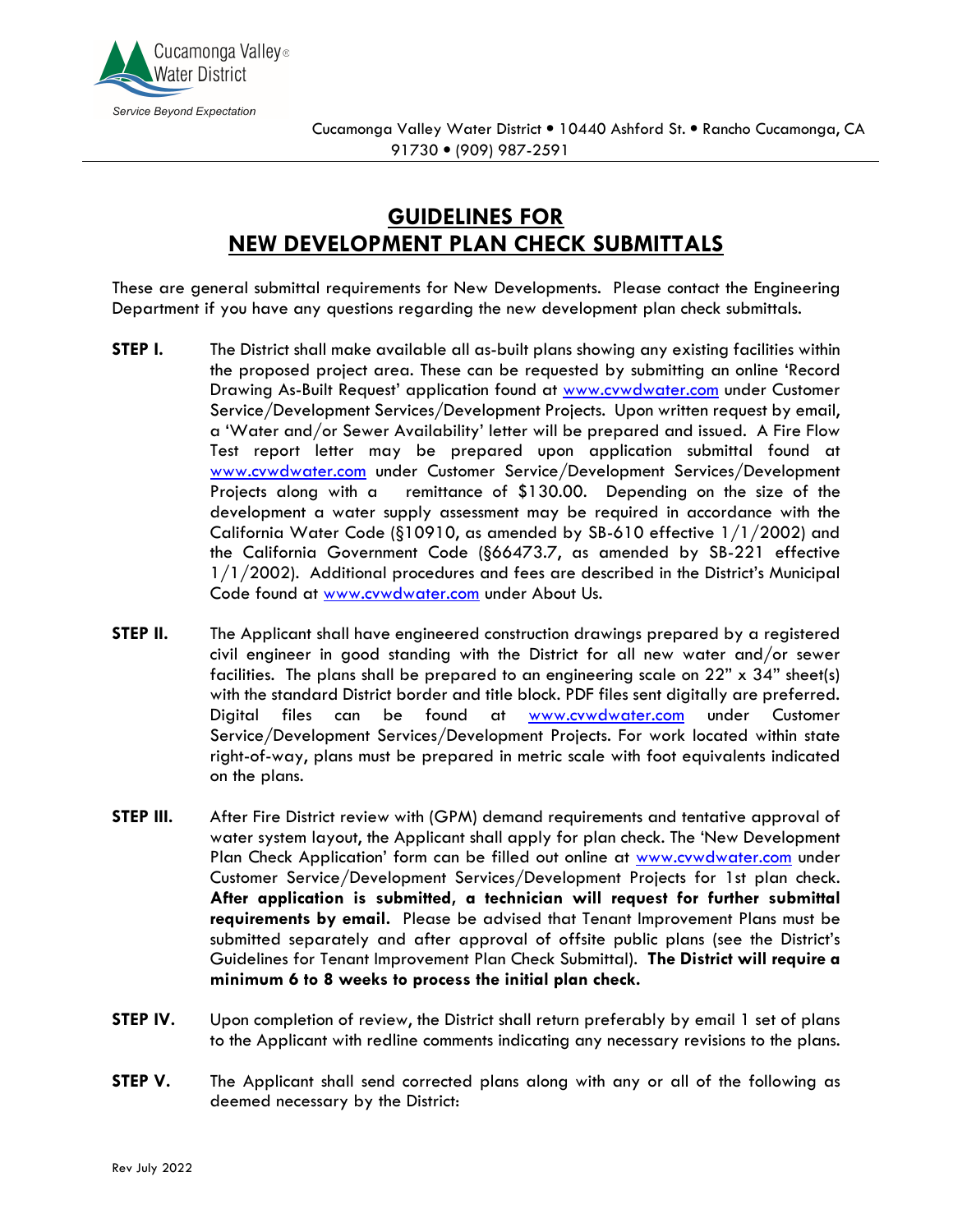- 1st submittal check (PDF),
- Engineer's estimate for the construction of facilities (only for main installation),
- Legal Description & Exhibit for any easements required.

**Applicant should allow a minimum of 3 to 5 weeks to process the 2nd plan check and any additional plan checks that may follow. After 2nd plan check the District will calculate and provide to the Applicant a copy of the cost sheet summarizing the required development fees.** 

**STEP VI.** Upon the Engineer's completion of all plan check corrections, and following Fire District approval of the water plans, with Engineer's and Fire District's original digital signatures, plans may be submitted to the District for approval. If the project is located within the City of Rancho Cucamonga, then the City of Rancho Cucamonga Fire Department approvals are necessary. If the project is located within the City of Fontana, then San Bernardino County Fire Department approvals are necessary. If the project is located within the City of Ontario, a stamped and approved set of plans from the City of Ontario Fire Department is required.

> Once approved and (digitally) signed by the District, copies of the signed plans will be sent by email. In addition, CAD files of the approved plans shall also be submitted to the District. **If construction for the development does not commence within a year from the plan approval date then plans will no longer be valid.** New plans will need to be re-submitted and checked to conform to current standards. Additional fees may apply.

- **STEP VII.** Any required easements shall be prepared, signed and ready for recordation, and provided to the District prior to final field inspection. Bond forms and agreements will be prepared by the District, based on the Engineer's estimates provided, and will be provided to the Applicant. After receipt of all required information by District, please allow five (5) business days for the preparation of Bond forms. **The ORIGINAL bond forms and agreements must be executed and returned to the District prior to release of approved plans.**
- **STEP VIII.** Following plan approvals and payment of the development fees, the Contractor is required to request a pre-construction meeting with District Inspectors at least 48 hours prior to start of construction of the water and/or sewer improvements. All facilities must be constructed in accordance with the District's Standard Drawings, a copy of which can be obtained from the District website at www.cvwdwater.com under Customer Service/Development Services/Development Projects. All facilities must be inspected and approved by a District Inspector prior to acceptance of any facilities for use. Curb and gutter improvements must be in place prior to installation of any water facilities.
- **STEP IX.** Prior to installation of any domestic and landscape meters, the Applicant must pay any remaining development fees or outstanding charges due for their project. **Payment of fees on an individual lot basis or per a 'phasing plan' is allowed on larger residential tracts.**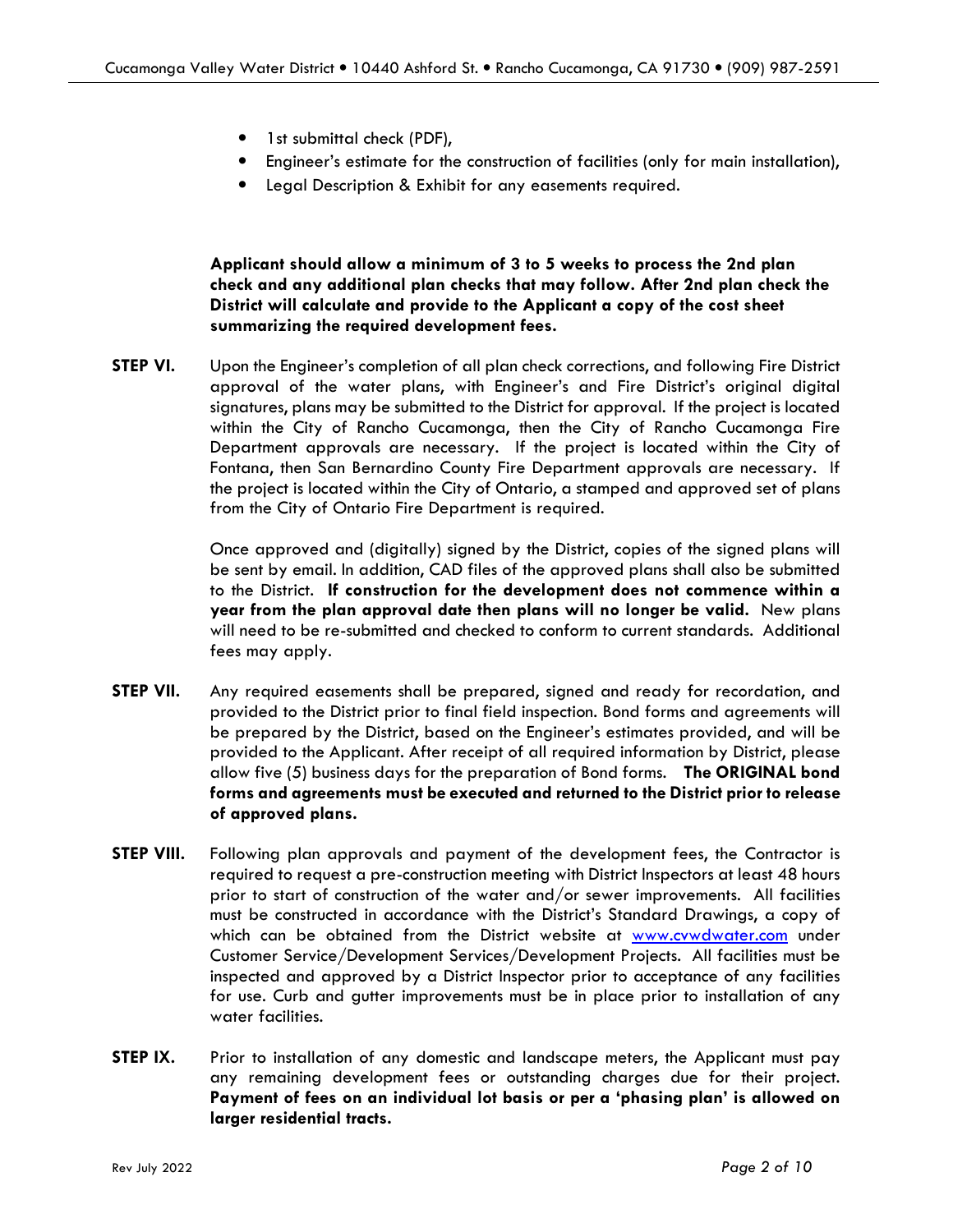- **STEP X.** Upon the completion of all required improvements, the Applicant shall submit a written request to the District for acceptance of the water and/or sewer system constructed by their Contractor. Prior to the District's issuance of an 'Acceptance Letter' and the release of water and/or sewer bonds, the following will be completed:
	- District Inspector shall make a final field inspection to verify that all 'punch list' discrepancies have been completed;
	- Construction water meter for the project will be picked up by customer service;
	- Developer will complete all "As Built" revisions to the original approved drawings.

#### **PLEASE NOTE:**

Steps I through IX must be completed, prior to dwelling/building occupancy. Failure by the Applicant or the Contractor to notify the District of any changes to the plans, or omission of any of the above Steps shall result in the District causing an immediate work stoppage on the project until all necessary corrections or requirements have been completed and accepted by the District.

### **DEVELOPMENT FEE PAYMENT SCHEDULE**

- 1. A temporary water meter shall be obtained through the customer service department and a security deposit shall be paid by the developer/contractor prior to start of any earthwork activities on the site.
- 2. For all Development projects, the following fees must be paid prior to release of signed approved plans and start of construction of any water and/or sewer facilities. These fees shall include the following:
	- Plan check fees,
	- Inspection fees,
	- Construction water fees,
	- Water and/or Recycled Water meters and boxes
	- Water and/or Recycled Water System Capacity Fees,
	- Sewer System Capacity Fees,
	- Capital Capacity Reimbursement Fees. (For Commercial Projects these fees are paid during the Tenant Improvement Plan Check process)
	- Water Connection Fee (Paid directly to IEUA)
	- Chlorine Testing and Sewer Video/Cleaning Fees
	- Other Miscellaneous Fees
- 3. Water meters, boxes and all capacity fees may be paid per 'phase' for all large single family residential tracts.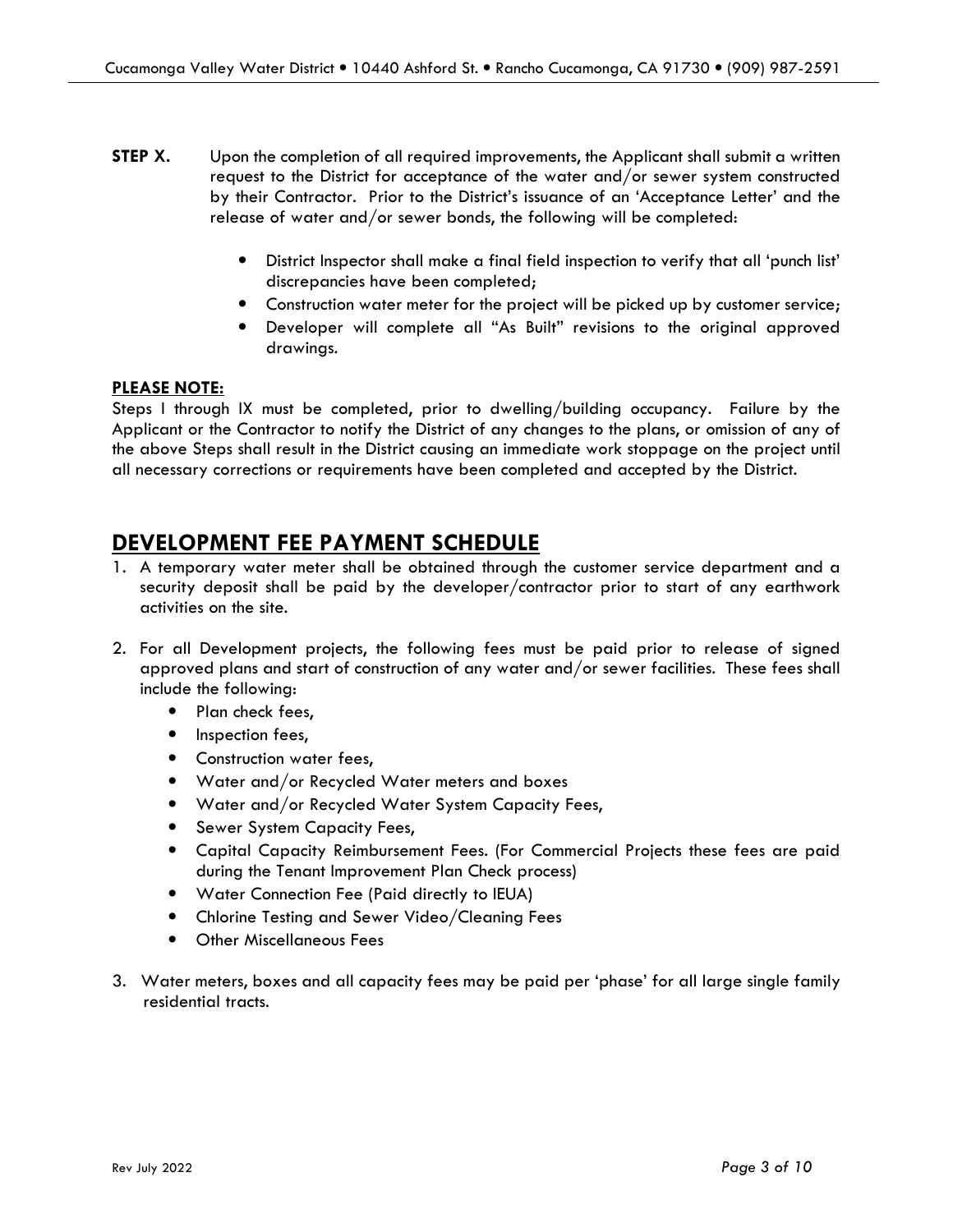## **DEVELOPMENT FEE**

#### **Plan Check And Inspection Fees**

|                         | <b>Single Family or</b><br><b>Custom Lot</b> | <b>Multi Family,</b><br>Apartments, or<br>Condominiums | <b>Commercial or</b><br>Industrial |  |  |  |
|-------------------------|----------------------------------------------|--------------------------------------------------------|------------------------------------|--|--|--|
| <b>Water Plan Check</b> | \$240 for title sheet                        | \$240 for title sheet                                  | \$240 for title sheet              |  |  |  |
| (CVWD Code §4.08.080)   | and first plan sheet,                        | and first plan sheet,                                  | and first plan sheet,              |  |  |  |
|                         | $$150$ for each                              | \$150 for each                                         | \$150 for each                     |  |  |  |
|                         | additional sheet                             | additional sheet                                       | additional sheet                   |  |  |  |
| <b>Water Inspection</b> | \$500 or 2% of                               | $$500$ or 2% of                                        | $$500$ or 2% of                    |  |  |  |
| (CVWD Code §4.08.080)   | improvement cost*                            | improvement cost*                                      | improvement cost*                  |  |  |  |
| <b>Sewer Plan Check</b> | $$6.75$ per unit, or                         | $$3.40$ per unit, or                                   | \$0.20 per linear foot,            |  |  |  |
| (CVWD Code §5.08.080)   | \$0.20 per linear foot,                      | \$0.20 per linear foot,                                | or \$102.00 flat rate*             |  |  |  |
|                         | or \$45.00 flat rate*                        | or \$45.00 flat rate*                                  |                                    |  |  |  |
| <b>Sewer Inspection</b> | $$11.00$ per unit, or                        | \$7.30 per unit, or                                    | \$0.45 per linear foot,            |  |  |  |
| (CVWD Code §5.08.080)   | \$59.00 flat rate*                           | \$59.00 flat rate*                                     | or \$225.00 flat rate*             |  |  |  |
|                         |                                              |                                                        |                                    |  |  |  |

\* applies to which ever fee is greater

#### **Utility Research Request:**

www.cvwdwater.com under Customer Service/Development Services/Development Projects.

| <b>Easements:</b>              |                               |
|--------------------------------|-------------------------------|
| CVWD Code §4.08.010            |                               |
| <b>Grant of Easements</b>      | \$230.00                      |
| Release of Wandering Easement  | \$215.00                      |
| Quitclaim of Specific Easement | \$215.00                      |
| <b>Document Recordation:</b>   |                               |
| CVWD Code §4.08.010            | \$18.00 plus \$3.00 per sheet |
| <b>Fire Flow Tests:</b>        |                               |
| CVWD Code \$4.08.010           | \$130.00 per test             |
| <b>Chlorine Testing:</b>       |                               |
| CVWD Code §4.08.080            | $$45.00$ per test             |
|                                |                               |

## **Meter Service:**

CVWD Code §4.08.080 \$ 40.00 per service

This fee shall apply to custom lots, revisions, or developments where distribution lines, transmission mains, or other District facilities are not constructed or extended.

Rev July 2022 *Page 4 of 10*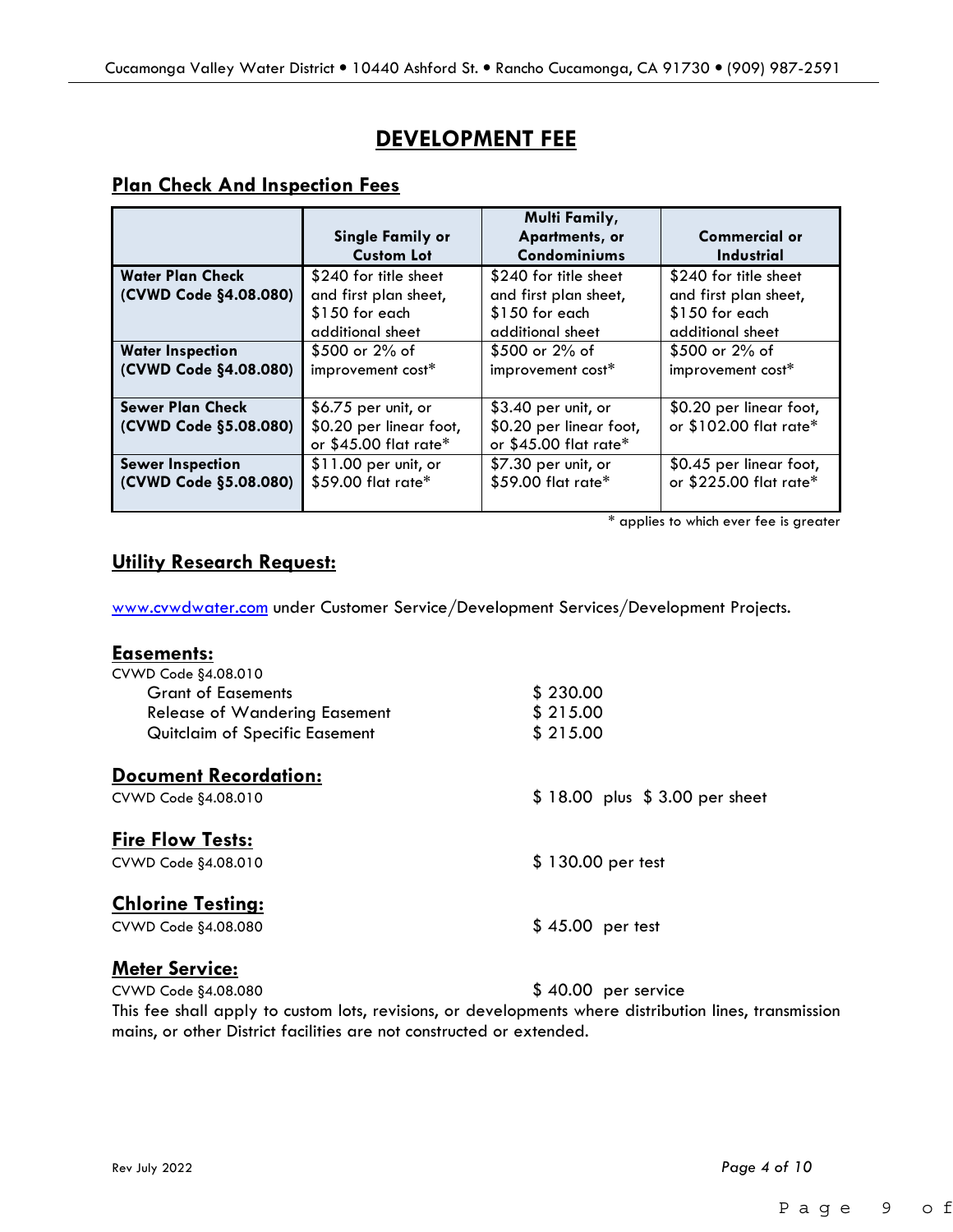### **Temporary Unmetered Water Service/ Construction Water:**

| CVWD Code §4.08.030                     |                                      |
|-----------------------------------------|--------------------------------------|
| <b>Electrical trench</b>                | \$0.36 per linear foot               |
| Gas trench                              | \$0.36 per linear foot               |
| Sewer trench                            | \$0.55 per linear foot               |
| Storm drain trench                      | \$0.55 per linear foot               |
| Cable TV trench                         | \$0.36 per linear foot               |
| Telephone trench                        | \$0.36 per linear foot               |
| Water trench                            | \$0.36 per linear foot               |
| <b>Miscellaneous Construction Water</b> | \$170.00 per acre or portion thereof |
|                                         |                                      |

#### **Temporary Metered Water (Construction or Agricultural):**

CVWD Code §4.08.070(G)(2) and CVWD Code §4.16.110(A)(1)(e)

3" meter

| <b>Security Deposit</b>                          | \$2,000.00 |
|--------------------------------------------------|------------|
| Meter Rental Charges (per month or part thereof) | \$75.00    |
| 4" meter and larger                              |            |
| • Security Deposit                               | \$3,500.00 |
| Meter Rental Charges (per month or part thereof) | \$150.00   |

Security Deposit returned upon completion of use, less any costs of repairs.  **Contact CVWD Customer Service Department for questions (909-987-2591)**

Non Drought Temporary Potable Water Service Rate, per Hundred Cubic Feet CVWD Code §4.08.020(E) (for Drought rates see www.cvwdwater.com)

| <b>Effective</b> | <b>Effective</b> | <b>Effective</b> | <b>Effective</b> |
|------------------|------------------|------------------|------------------|
| 7/1/2022         | 7/1/2023         | 7/1/2024         | 7/1/2025         |
| \$3.76           | \$3.87           | \$3.98           | \$4.10           |

Temporary Recycled Water Service Rate, per Hundred Cubic Feet CVWD Code §4.16.110(A)(2)(c)

| <b>Effective</b> | <b>Effective</b> | <b>Effective</b> | <b>Effective</b> |  |  |
|------------------|------------------|------------------|------------------|--|--|
| 7/1/2020         | 7/1/2021         | 7/1/2022         | 7/1/2023         |  |  |
| \$1.83           | \$1.88           | \$1.94           | \$2.00           |  |  |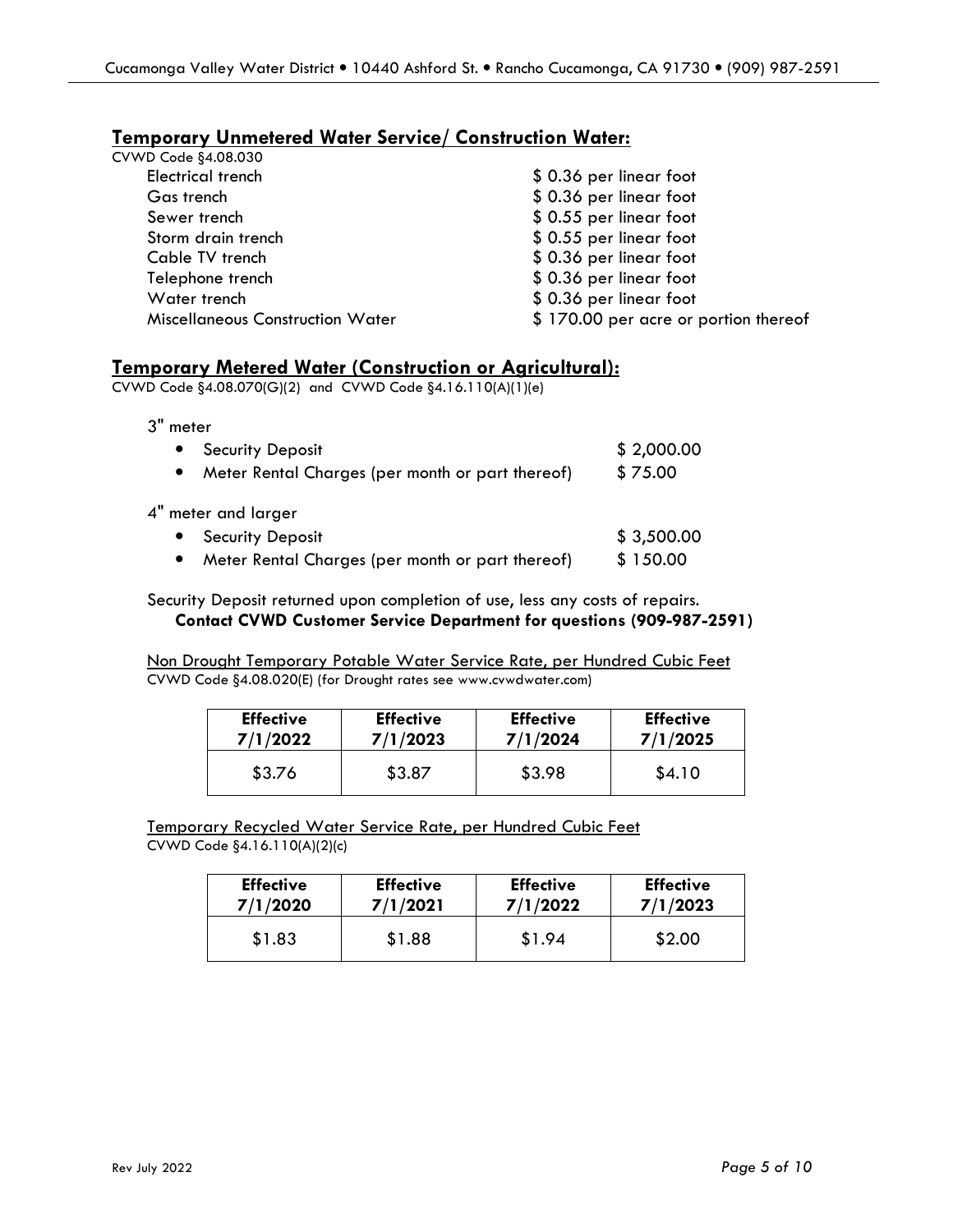#### **Service Connection Construction Charges**

CVWD Code §4.08.070

| (A) | Domestic Meter:                                                                                  |  |
|-----|--------------------------------------------------------------------------------------------------|--|
| (B) | Domestic Meter Box:<br>Extra-large box \$ 230.00<br>Vaults for meters 4" and larger  Cost + 25%  |  |
| (C) | Recycled Meter:<br>2"                                                                            |  |
| (D) | Recycled Meter Box:<br>Extra-large box  \$ 310.00<br>Vaults for meters 4" and larger  Cost + 25% |  |

#### **Meter Replacement Fee:**

CVWD Code §4.08.040

A meter replacement fee will be charged, in addition to any other applicable fees, when an existing meter is replaced by a meter of a different size, at the request of the customer. Such fee will be based on actual cost of the replacement meter. If the meter is less than 6 years it will be the full cost, if the meter is 6 to 10 years it will be  $\frac{1}{2}$  the cost, if the meter is 10 years or older there is no cost. Any meter increase or decrease requiring the installation of a new angle meter stop will be charged \$60.00 in addition to any other charges.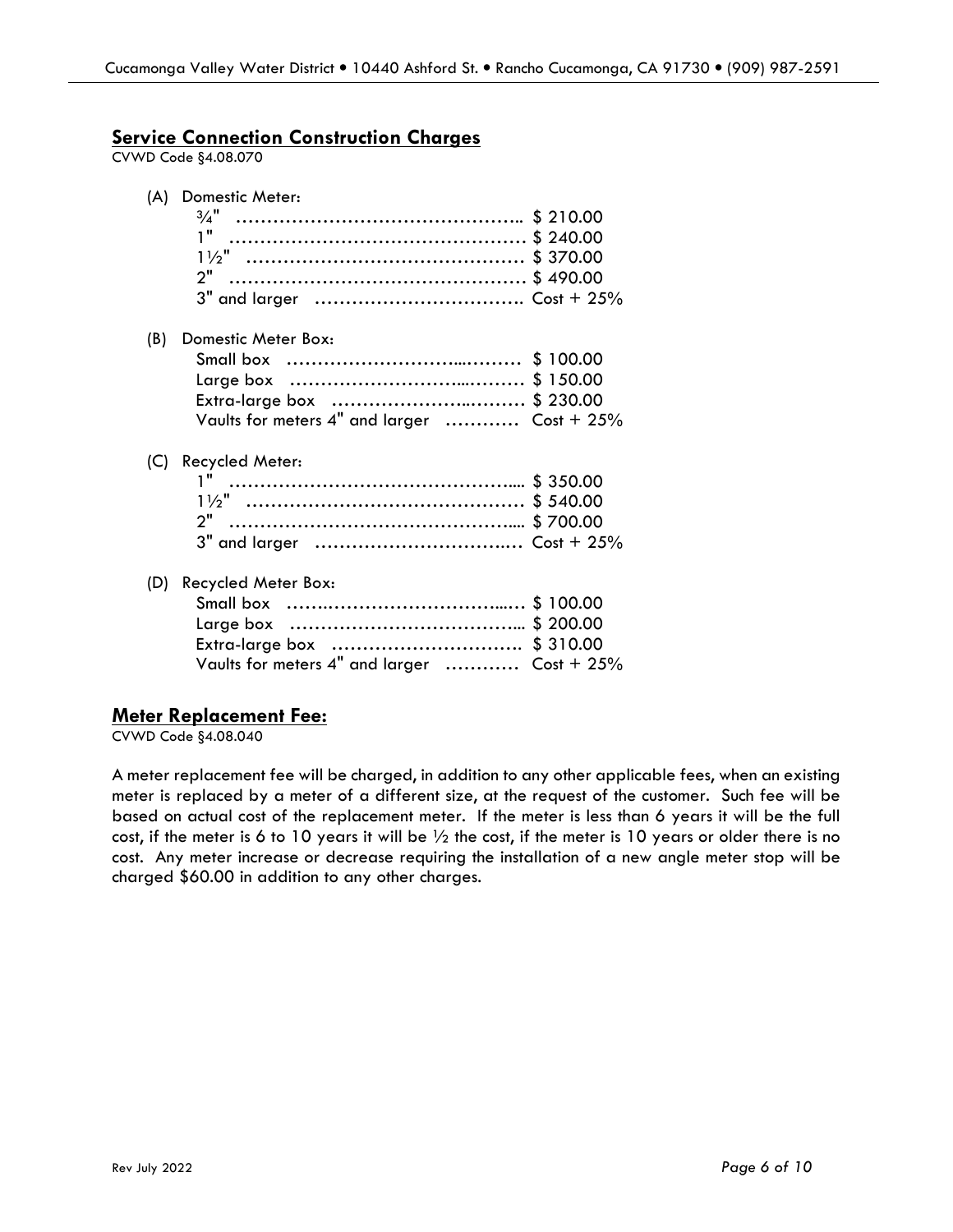#### **Water System Capacity Fees:** (CVWD Code §4.08.060)

The Water System Capacity Fee shall be assessed for each paid meter on the project. The table below shows the applicable fee per meter at the time of fee remittance.

| <b>Meter Size</b> | <b>Effective</b> | <b>Effective</b> | <b>Effective</b> | <b>Effective</b> |
|-------------------|------------------|------------------|------------------|------------------|
|                   | 7/1/2022         | 7/1/2023         | 7/1/2024         | 7/1/2025         |
| $\frac{3}{4}$ "   | \$10,148         | \$10,351         | \$10,558         | \$10,769         |
| יי ד              | \$16,913         | \$17,251         | \$17,596         | \$17,948         |
| $1\frac{1}{2}$    | \$33,825         | \$34,502         | \$35,192         | \$35,896         |
| 2"                | \$54,120         | \$55,202         | \$56,306         | \$57,432         |
| 3"                | \$108,241        | \$110,406        | \$112,614        | \$114,866        |
| 4"                | \$169,126        | \$172,509        | \$175,959        | \$179,478        |
| 6"                | \$338,253        | \$345,018        | \$351,918        | \$358,956        |
| 8"                | \$541,204        | \$552,028        | \$563,069        | \$574,330        |
| 10"               | \$811,806        | \$828,042        | \$844,603        | \$861,495        |

#### **Recycled Water System Capacity Fees:** (CVWD Code §4.16.110(A)(3))

The Recycled Water System Capacity Fee shall be assessed for each paid recycled water meter on the project. The table below shows the applicable fee per meter at the time of fee remittance.

| <b>Meter Size</b> | <b>Recycled Water System Capacity Fee</b> |
|-------------------|-------------------------------------------|
| 1 II              | \$14,796                                  |
| $1\frac{1}{2}$    | \$29,592                                  |
| 2"                | \$47,347                                  |
| 3"                | \$88,777                                  |
| 4"                | \$147,961                                 |
| 6"                | \$295,922                                 |
| 8"                | \$473,475                                 |
| $\cap$ "          | \$710,212                                 |

#### **Sewer System Capacity Fees: (CVWD Code §5.08.050)**

(A) Residential: \$ 1,239 per Dwelling Unit

(B) Commercial/Industrial/Public:

The Sewer System Capacity Fee shall be assessed for each paid meter on Commercial and Industrial projects per the following schedule:

| <b>Meter Size</b> | <b>Sewer System Capacity Fee</b> |
|-------------------|----------------------------------|
| , 11              | \$2,070                          |
| $1\frac{1}{2}$    | \$4,127                          |
| 2"                | \$6,605                          |
| $3^{\overline{}}$ | \$13,223                         |
| 1"                | \$20,658                         |
| 6"                | \$49,570                         |
| 8"                | \$66,089                         |
| $^{\circ}0"$      | \$99,140                         |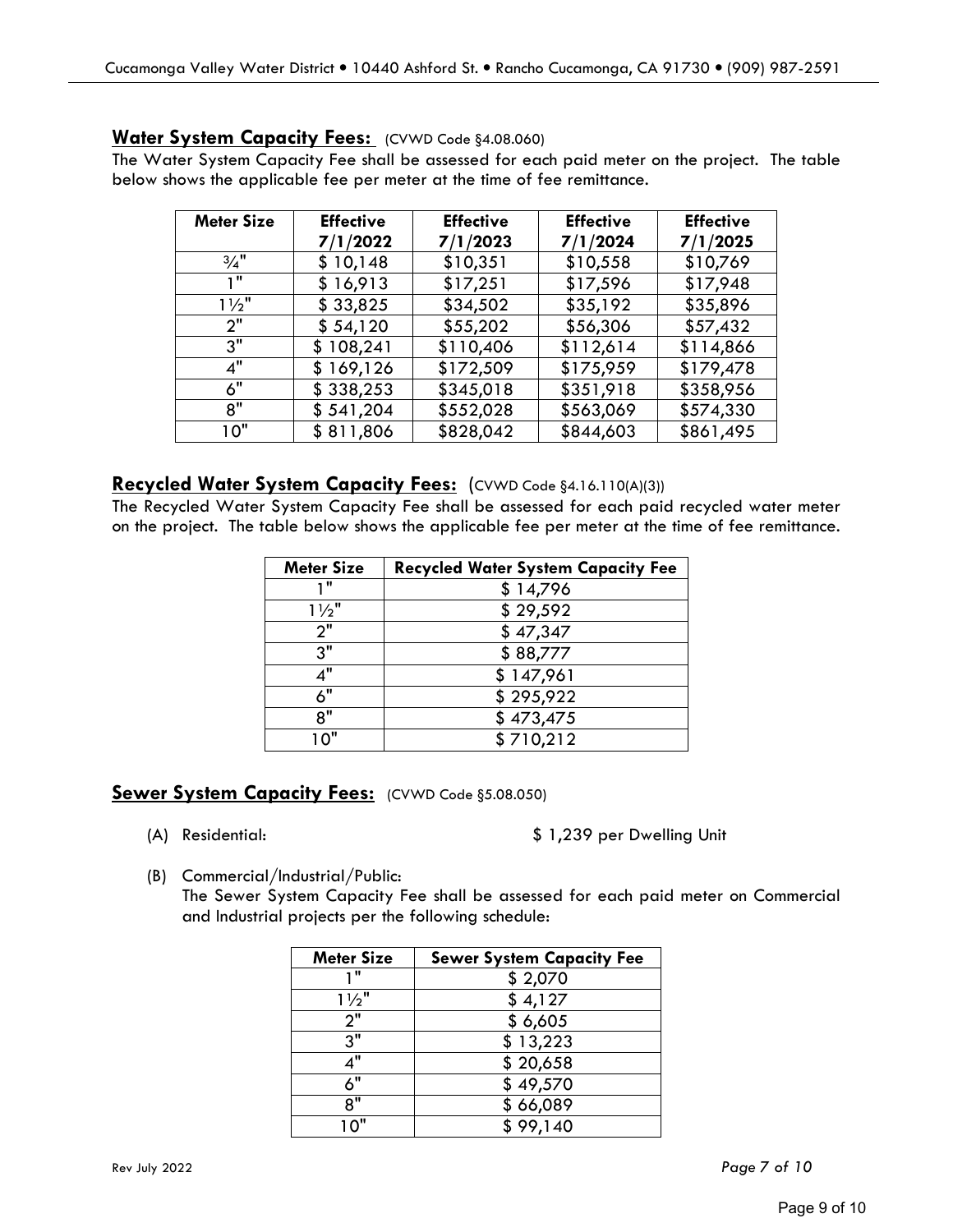#### **Capital Capacity Reimbursement Fees:**

CVWD Code §5.08.060

Residential Dwellings constructed prior to 1979, and commercial buildings constructed prior to 1980 are excluded from the Capital Capacity Reimbursement Fee. The following fees are per the IEUA Regional Sewage Service Contract, Section 9.E.2 (a) and Section 9.E.2 (b).

#### **Capital Capacity Reimbursement Fee, per EDU**

CVWD Code §5.08.060(A)

#### \$ 7,600 per EDU

Equivalent Dwelling Unit ["EDU"] is a number value designation where one (1) EDU represents the sewage discharged from a single residential dwelling unit.

#### (A) Residential Projects:

EDU determinations for Residential Projects shall be as follows:

- Single Family …………………………… 1 EDU per dwelling unit
- Multiple Family …………………………. 1 EDU per dwelling unit
- Mobile Home Space …………………… 1 EDU per dwelling unit

Each Single Family, Multiple Family, and Mobile Home Space shall be assessed Capital Capacity Reimbursement Fees of one (1) EDU per dwelling unit.

#### (B) Commercial and Industrial Projects:

EDU determinations for Commercial and Industrial projects are calculated based on the type of business operation and the facility's sewer drainage fixture count, or by direct measurement of sewage quality and volume, or a combination of both. Therefore, Capital Capacity Reimbursement Fees for these types of projects must be assessed during the Tenant Improvement Plan Check approval process. Please see the District's Guidelines for Tenant Improvement Plan Check Submittal for specific information, available from the District website at www.cvwdwater.com under Customer Service/Development Services/Tenant Improvements.

#### **Water Connection Fee (IEUA):**

The water connection fee is a onetime fee paid directly to the Inland Empire Utilities Agency (IEUA) for any new or upsized meter connection to a water distribution system within the IEUA service area, which includes CVWD. For details and fee rates please see attached IEUA water connection fee fact sheet. (Page 9 & 10)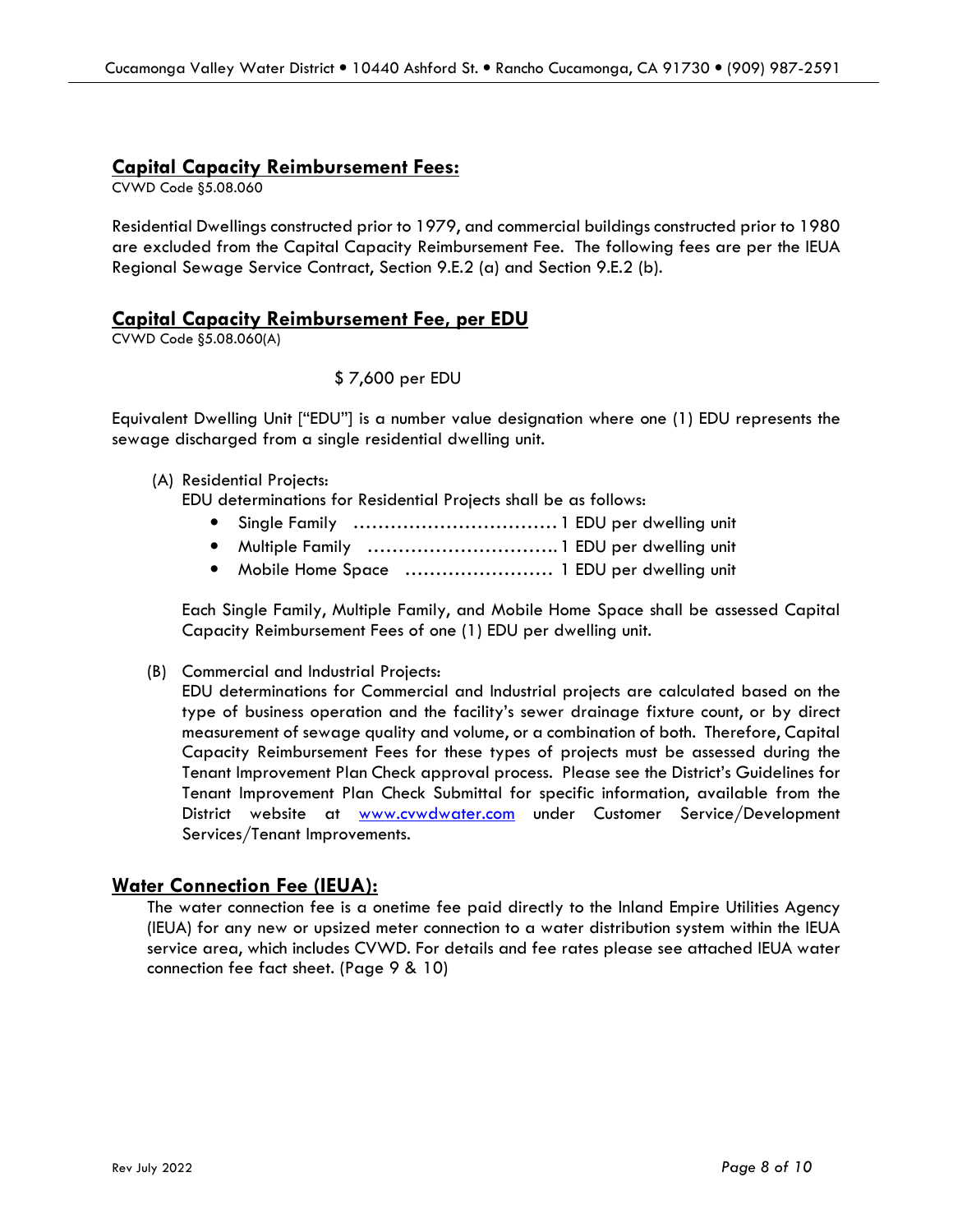**(909) 313-9604**

**WaterMeterFee@ieua.org**

# **WATER METER CONNECTION FEE FACT SHEET**

## **Who is IEUA?**

The Inland Empire Utilities Agency (IEUA) is a regional wastewater treatment agency and wholesale distributor of imported and recycled water in the Inland Empire.

## **What is the Water Meter Connection Fee?**

The Water Meter Connection Fee is a one-time fee paid to IEUA for a new or upsized water meter connection to a water distribution system within the IEUA service area.

# **What Meters Are Subject to the Fee?**

Potable, recycled, landscape, and irrigation water meters located within IEUA's service area are subject to the fee. Temporary, fire, and parallel service meters are not subject to the fee.



# **Fee Pricing and Payment Information on Back**